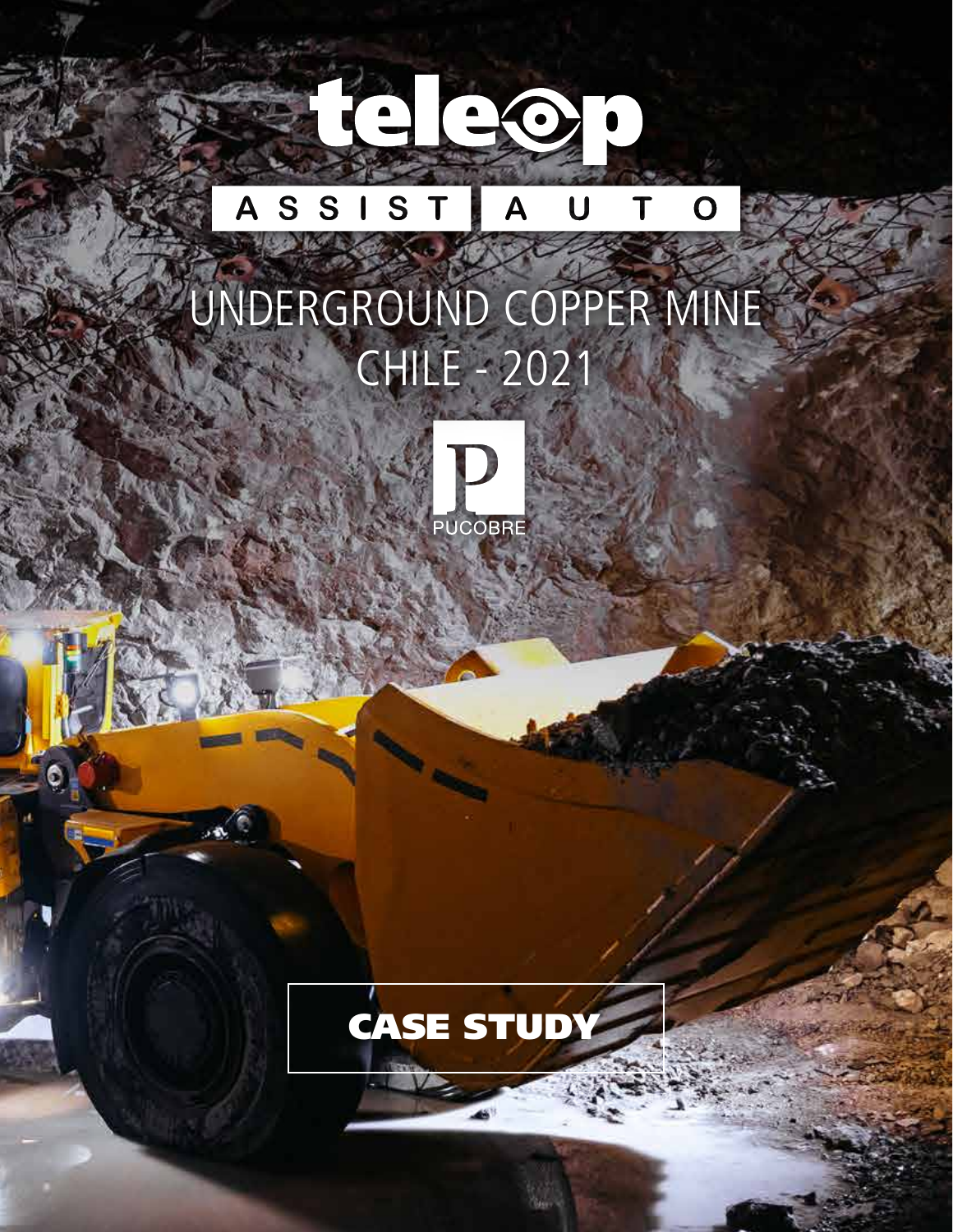## Teleop ASSIST AUT  $\overline{O}$

### ABSTRACT

The purpose of this case study is to examine the benefits of HARD-LINE's TeleOp Auto and TeleOp Assist used on an **underground LHD (Load Haul Dump)** at a Pucobre-owned mine in Copiapó, Chile. TeleOp Auto and Assist are added features to TeleOp's base system. TeleOp allows tele-remote operation of heavy machinery from a control station in a safe area on surface or underground, regardless of distance, while the Auto mode enables autonomous driving functions on LHDs, trucks, and locomotives; Assist allows the operator in TeleOp mode to do hands-free steering. HARD-LINE technology has been used in Chilean mines since the 1990s, however this is the first time **TeleOp Auto and Assist** have been applied in Chile.

#### INTRODUCTION

This relationship between Pucobre and HARD-LINE has existed since 1999 with the installation of line-of-sight remote controls. In 2020, both companies decided to implement a strategic alliance, formalizing a partnership to advance automation and autonomy in underground mining operations.

The introduction of HARD-LINE's Semi-autonomous and Auto-assist technology in 2020 was implemented in phases that best suited the mine's timelines and needs. Pucobre identified that the use of these combined technologies would allow the introduction of a new mine design with enhanced productivity, safer operations, and lower costs.

Figure 1. Two operators utilizing TeleOp Auto in their safe and secure Control Room. Figure 2. A landscape view of Copiapó, Chile.



#### APPLICATION

The first TeleOp system was installed in a test area at Pucobre in September 2020. Testing was carried out over the period of six months, during which an extensive time study was conducted. The data was easily downloaded from the on-board computer systems software, where distances and speeds were automatically collected. The data was compiled by a third-party consultant, Mr. George McIsaac P.Eng. PhD.

Different scenarios were tested - varying speeds, distance travelled, gear used, and autonomous mode, in order to find the right combination to meet the mine's production demands.

The network setup and teardown times were also studied to determine if additional networks were needed, so that the setup could be done prior to moving into a new production area and reduce the downtime of this process.



Figure 3. The scoop of a remote-controlled LHD underground at Pucobre.